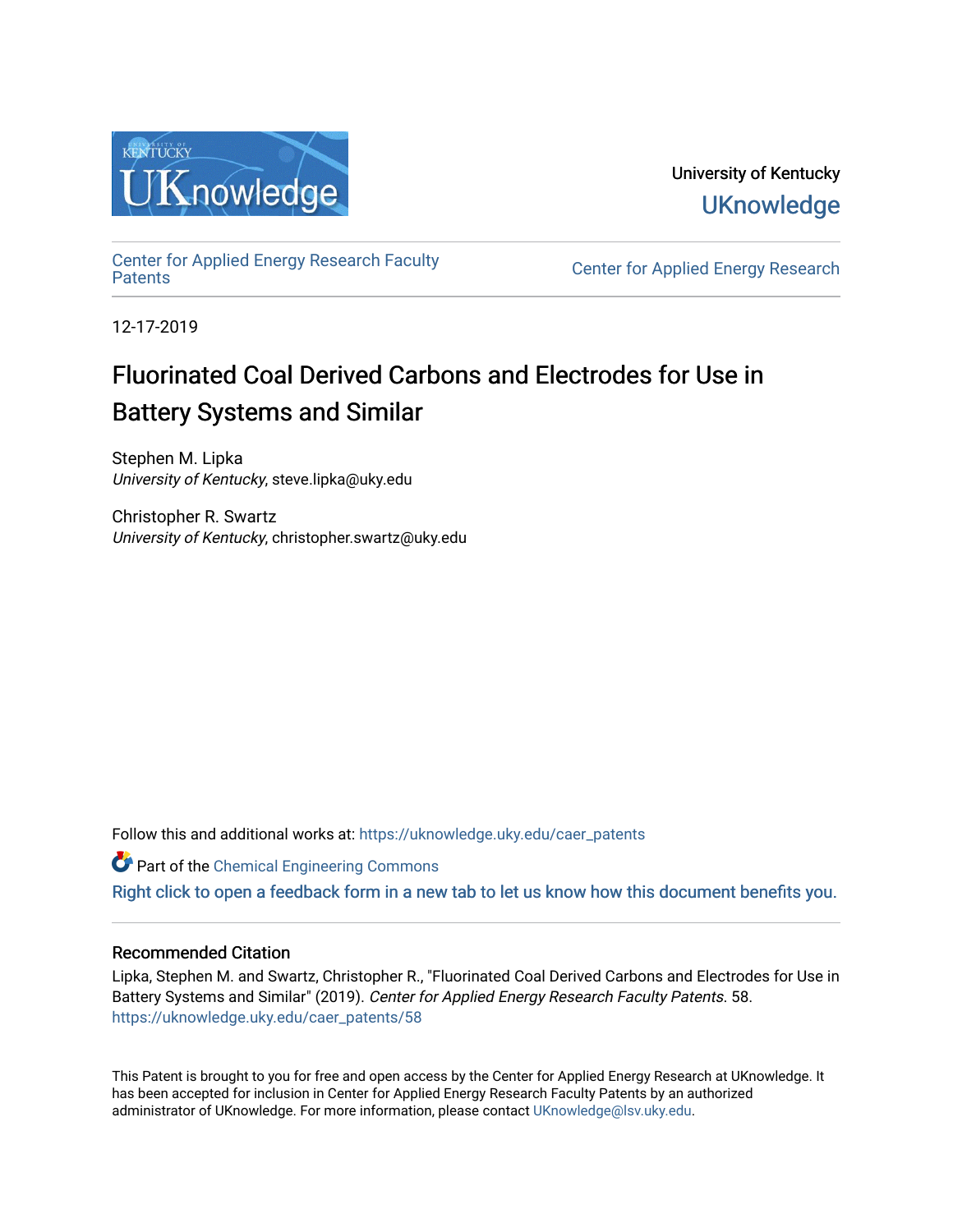

US010511023B2

### c12) **United States Patent**

#### **Lipka et al.**

#### (54) **FLUORINATED COAL DERIVED CARBONS AND ELECTRODES FOR USE IN BATTERY SYSTEMS AND SIMILAR**

- (71) Applicant: **University of Kentucky Research Foundation,** Lexington, KY (US)
- (72) Inventors: **Stephen M. Lipka,** Lexington, KY (US); **Christopher R. Swartz,**  Lexington, KY (US)
- (73) Assignee: **UNIVERSITY OF KENTUCKY RESEARCH FOUNDATION,**  Lexington, KY (US)
- $(*)$  Notice: Subject to any disclaimer, the term of this patent is extended or adjusted under 35 U.S.C. 154(b) by 0 days.
- (21) Appl. No.: **15/592,510**
- (22) Filed: **May 11, 2017**

#### (65) **Prior Publication Data**

US 2017/0331111 Al Nov. 16, 2017

#### **Related U.S. Application Data**

- (60) Provisional application No. 62/334,770, filed on May 11, 2016.
- (51) **Int. Cl.**

| <b>H01M 4/133</b> | (2010.01) |
|-------------------|-----------|
| <b>H01M 4/38</b>  | (2006.01) |
| H01M 4/583        | (2010.01) |
| <b>H01M 4/587</b> | (2010.01) |
| H01M 4/62         | (2006.01) |
| H01M 4/1393       | (2010.01) |
|                   |           |

(52) **U.S. Cl.**  CPC ....... *HOJM 415835* (2013.01); *HOJM 411393*  (2013.01); *HOJM 41382* (2013.01); *HOJM 41625* (2013.01); *COJB 2202/20* (2013.01)

### (IO) **Patent No.: US 10,511,023 B2**

#### (45) **Date of Patent: Dec. 17, 2019**

(58) **Field of Classification Search**  CPC .. H0lM 4/1393; H0lM 4/382; H01M 4/5835; H0lM 4/625; C0lB 2202/20; C0lB 31/0253

See application file for complete search history.

#### (56) **References Cited**

#### U.S. PATENT DOCUMENTS

|  | 204/165                                                   |
|--|-----------------------------------------------------------|
|  | 423/489                                                   |
|  | 2004/0013933 A1* 1/2004 Korshunov  H01M 4/133             |
|  | 429/231.7<br>2007/0281213 A1* 12/2007 Pyszczek  H01M 4/06 |
|  | 429/231.7                                                 |

#### OTHER PUBLICATIONS

Li, et al, The tunable electrochemical performances of carbon fluorides/manganese dioxide hybrid cathodes by their arrangements. Journal of Power Sources 274 (2015) 1292-1299.

(Continued)

*Primary Examiner* - Brittany L Raymond (74) *Attorney, Agent, or Firm* - King & Schickli, PLLC

#### (57) **ABSTRACT**

An electrode including fluorinated and surface defluorinated coal is described, as well as methods of producing such and employing such within an electrical system. The coal in the electrodes is fluorinated at an amount of between 0.3 and 1 .4. The resulting coal products can be further surface defluorinated and maintain functionality within an electrical system.

#### **9 Claims, 7 Drawing Sheets**

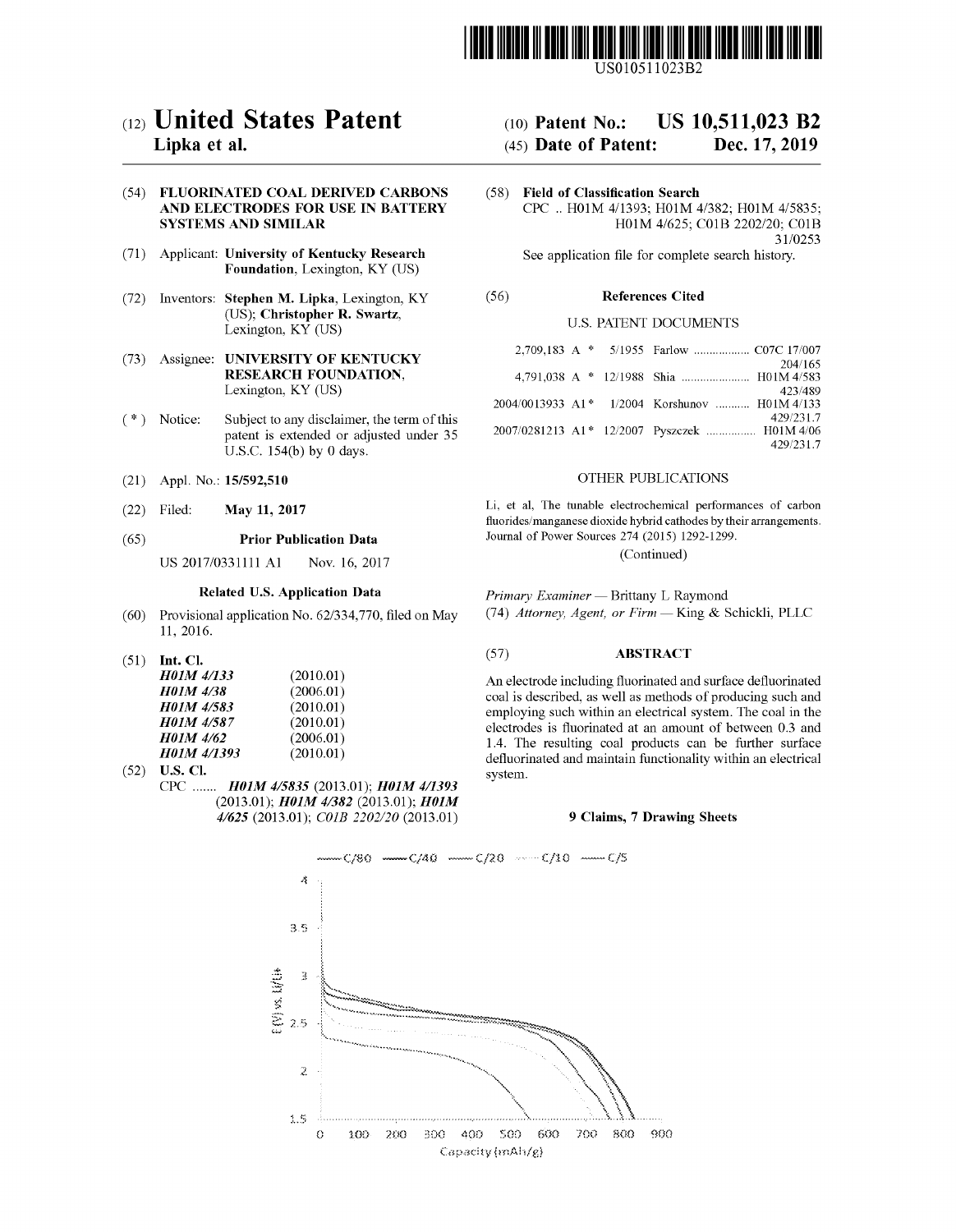#### (56) **References Cited**

#### OTHER PUBLICATIONS

Ahmad, et al., Pushing the theoretical limit of Li-CFx batteries using fluorinated nanostructured carbon nanodiscs. Carbon 94(2015) 1061-1070.

Madria, et al., Ionic liquid electrolytes for lithium batteries: Synthesis, electrochemical, and cytotoxicity studies. Journal of Power Sources 234 (2013) 277-284.

Cheng, et al., Facile Controlled Synthesis of MnO2 Nanostructures of Novel Shapes and Their Application in Batteries. Inorg. Chem. 2006, 45, 2038-2044.

Trent, V., et al., Chemical Analyses and Physical Properties of 12 Coal Samples from the Pocahontas Field, Tazewell County, Virginia, and McDowell County, West Virginia, Geological Survey Bulletin 1528, U.S. Govt. Printing Office 1982.

WV.a-USA.com page: http://www.wva-usa.com/history/mthope/coke. php; accessed Oct. 12, 2018.

Bowen, B., et al., Coal Characteristics presentation, Indiana Center for Coal Technology Research (CCTR), Purdue University, Oct. 2008.

Tiwari, M., et al., Elemental characterization of coal, fly ash,and bottom ash using an energy dispersive X-ray fluorescence technique; Applied Radiation and Isotopes 90 (2014) pp. 53-57.

Patra, K.C., et al., Elemental analysis of coal and coal ASH by PIXE technique, Applied Radiation and Isotopes 70 (2012) 612-616.

Fletcher, Thomas H., Relationships Between Coal Chemistry and Decomposition Products; GCEP Meeting, Provo, UT; Mar. 15, 2005 (27 pp).

Matthews, Jonathan P., et al., The structural alignment of coal and the analogous case of Argonne Upper Freeport coal; Fuel 95 (2012); pp. 19-24.

Liu, Zhenjian, et al., Surface Properties and Pore Structure of Anthracite, Bituminous Coal and Lignite; Energies 2018, 11, 1502. Chapter 2: Coal Deposits and Properties, lecture notes from che. utexas.edu/course/che359&384/lecture\_notes (25 pp); date unknown. Bowen, Brian H., et al., Coal Characteristics, Indiana Center for Coal Technology Research; Oct. 2008 (28 pp.).

\* cited by examiner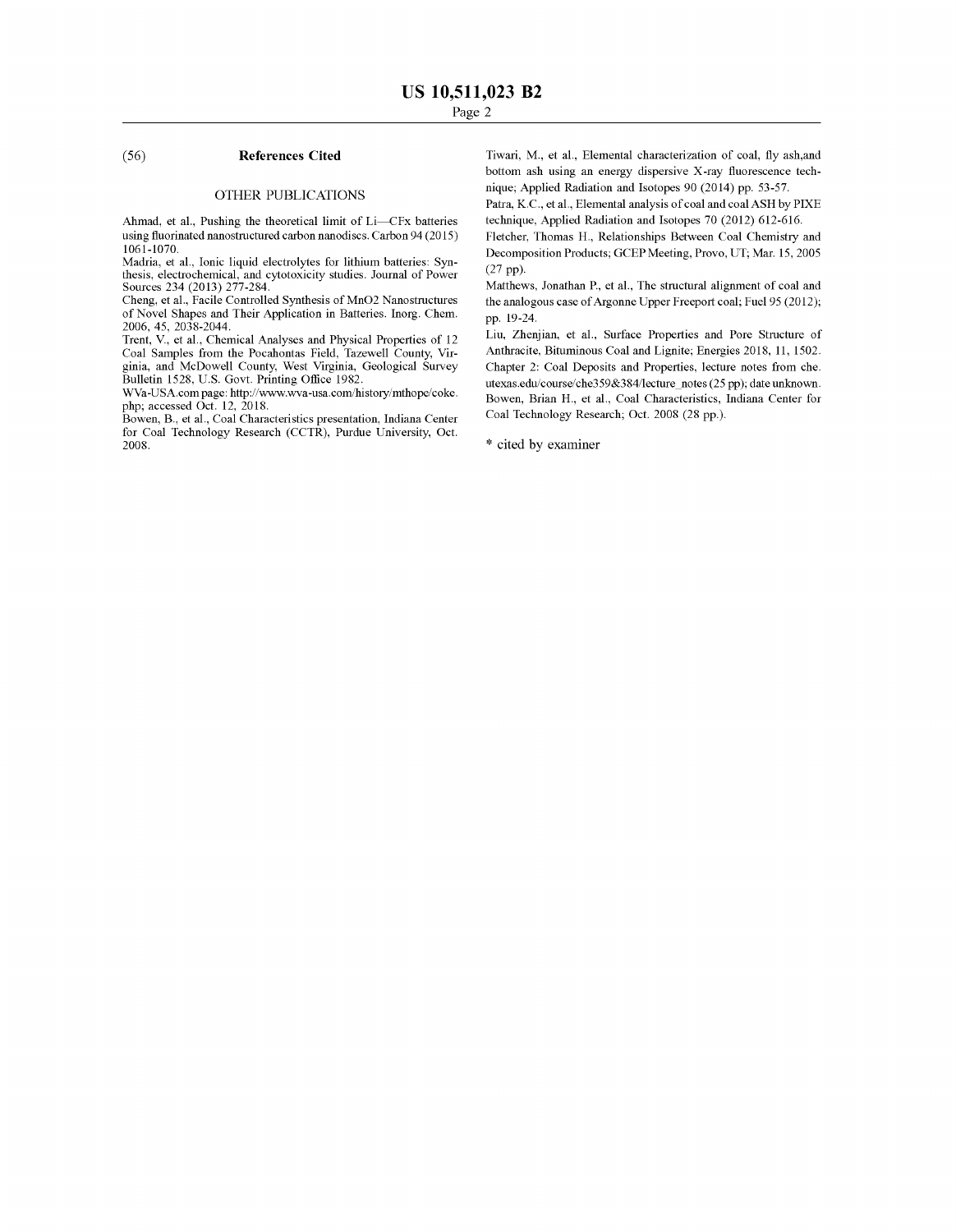

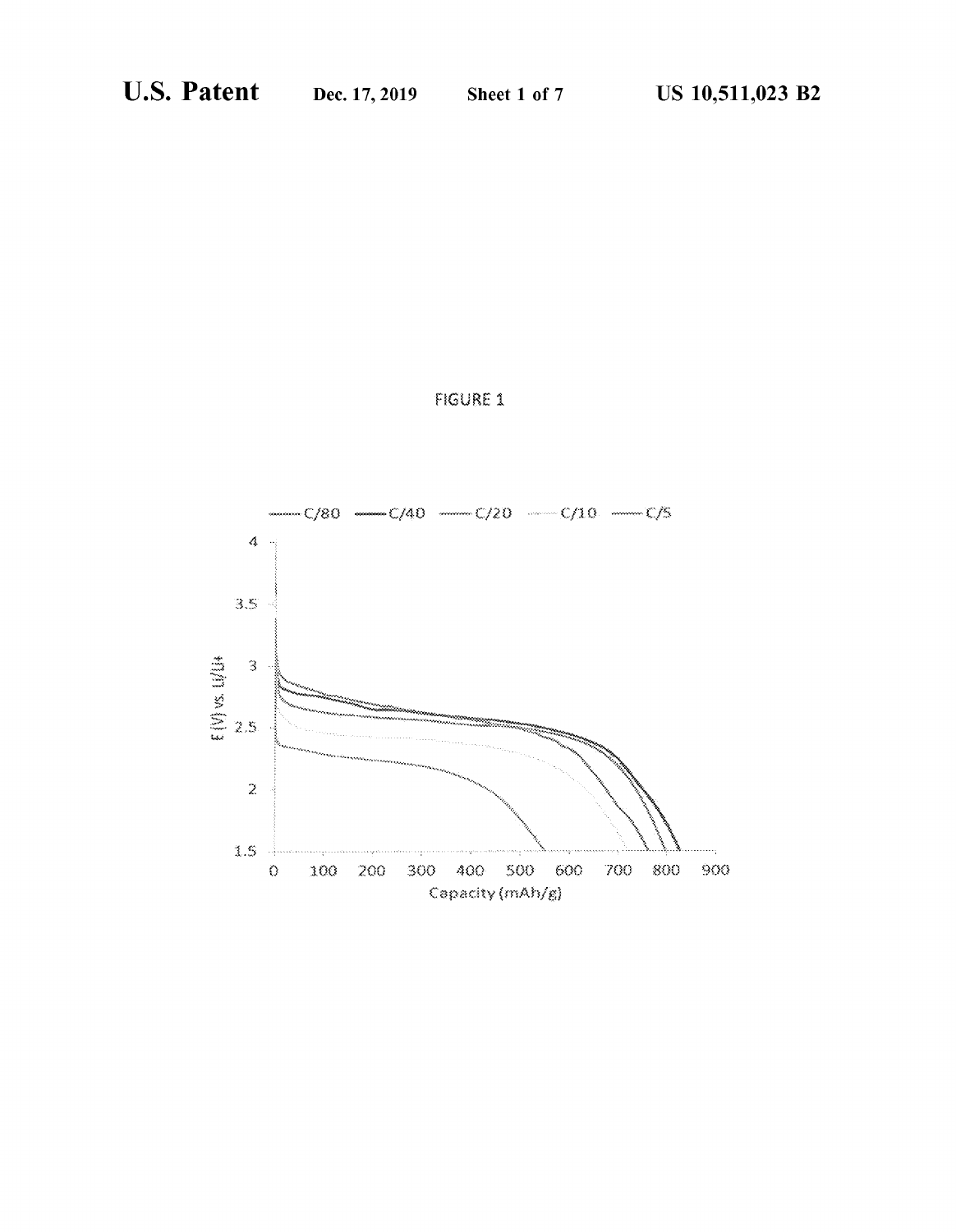

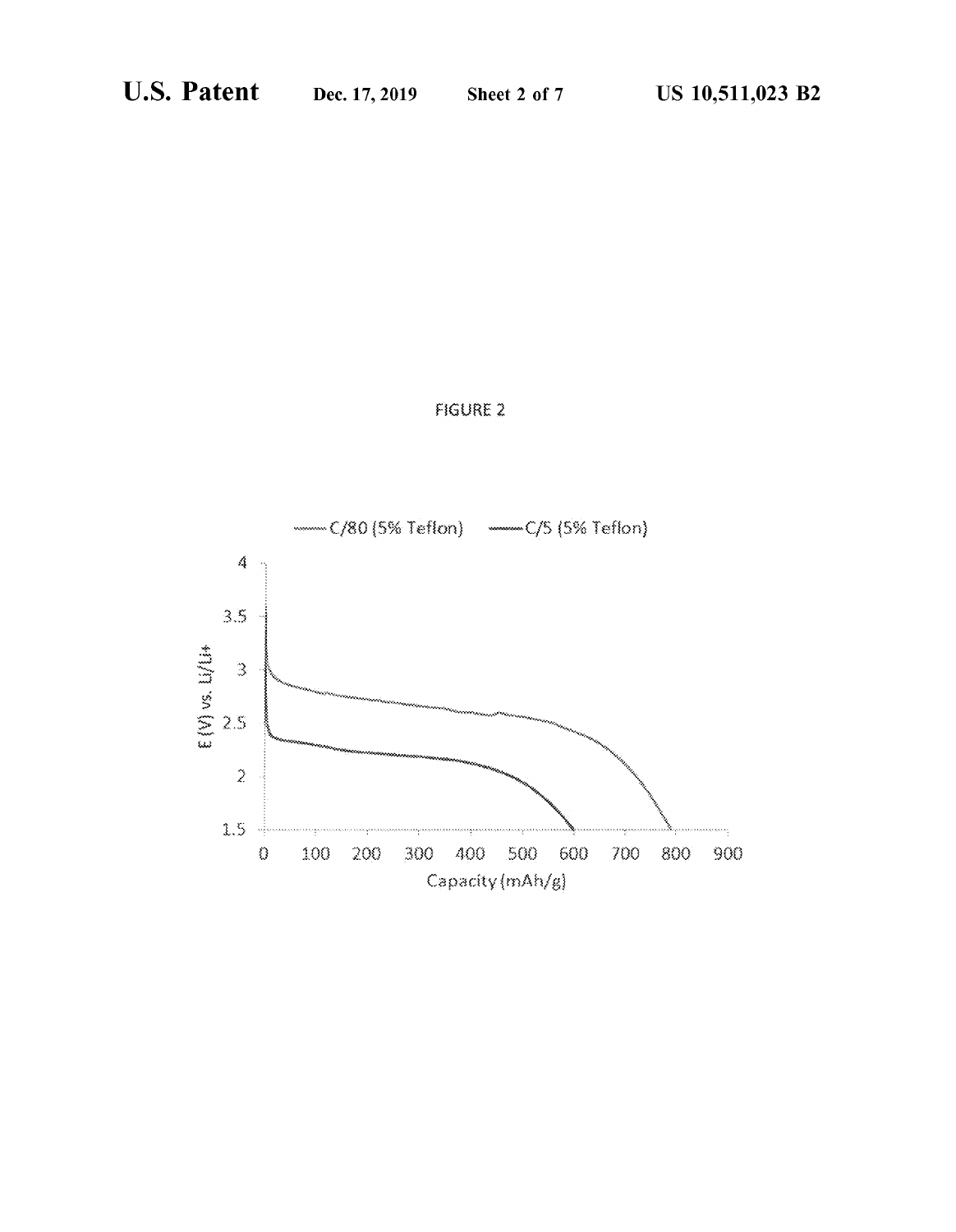

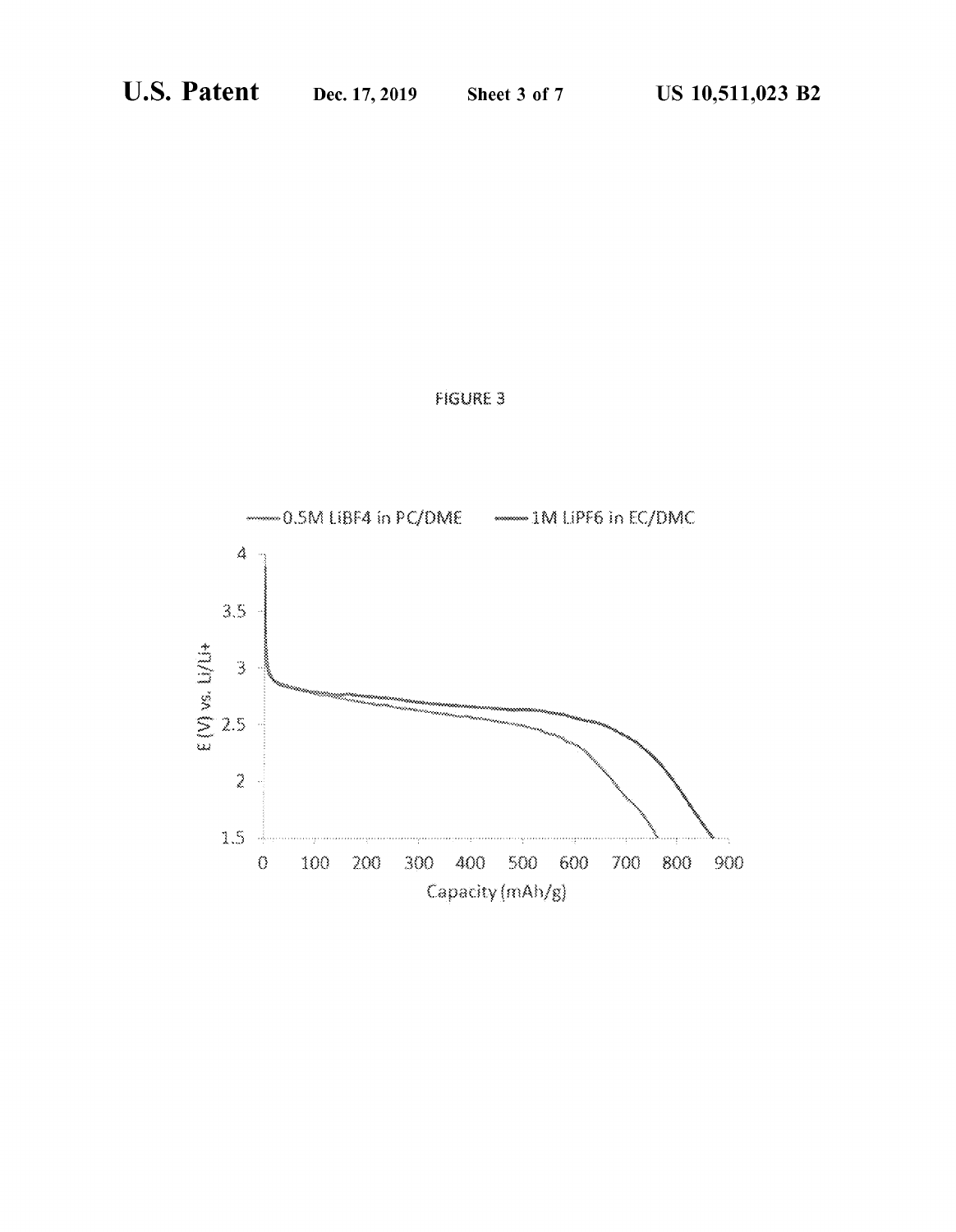

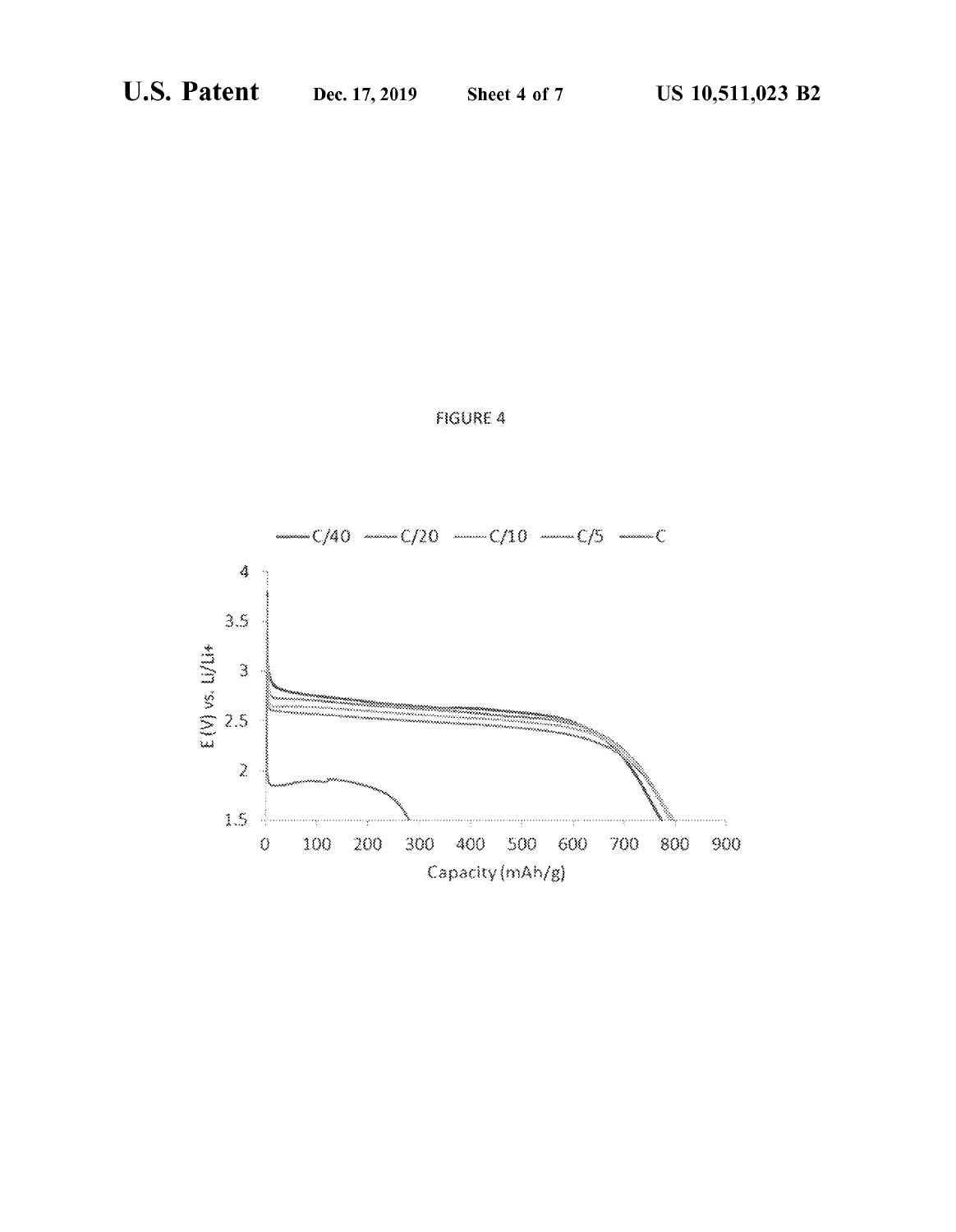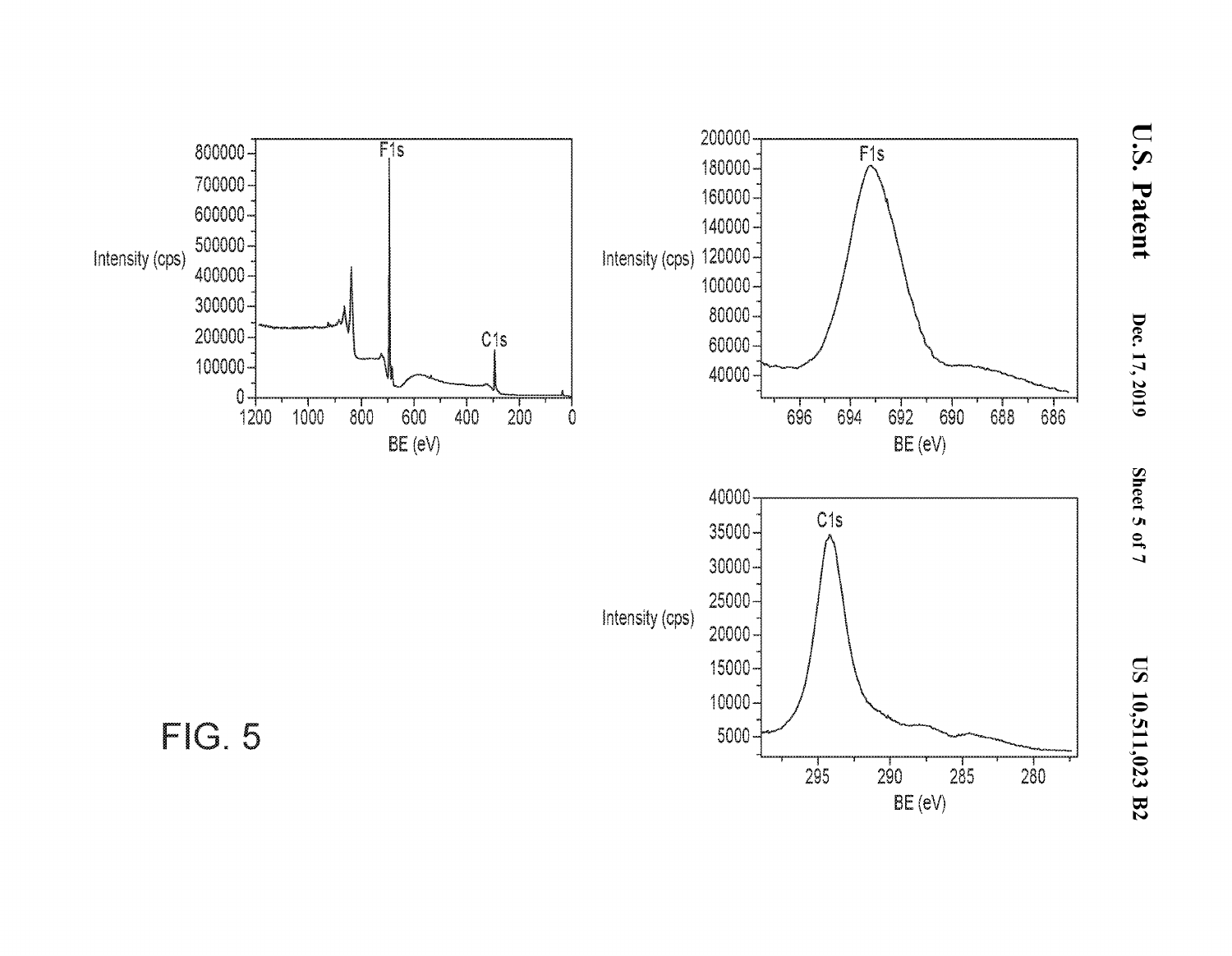

## FIGURE 6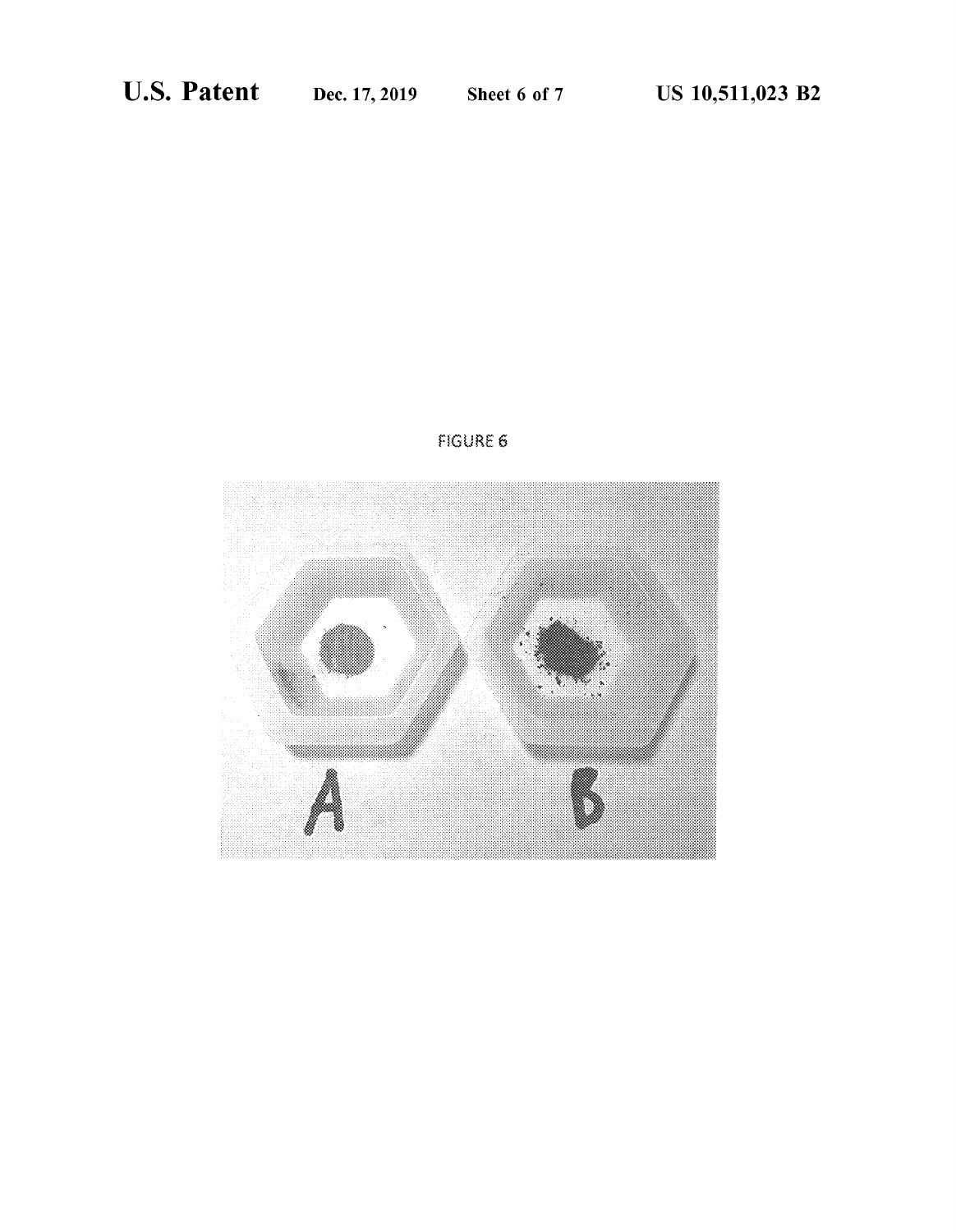

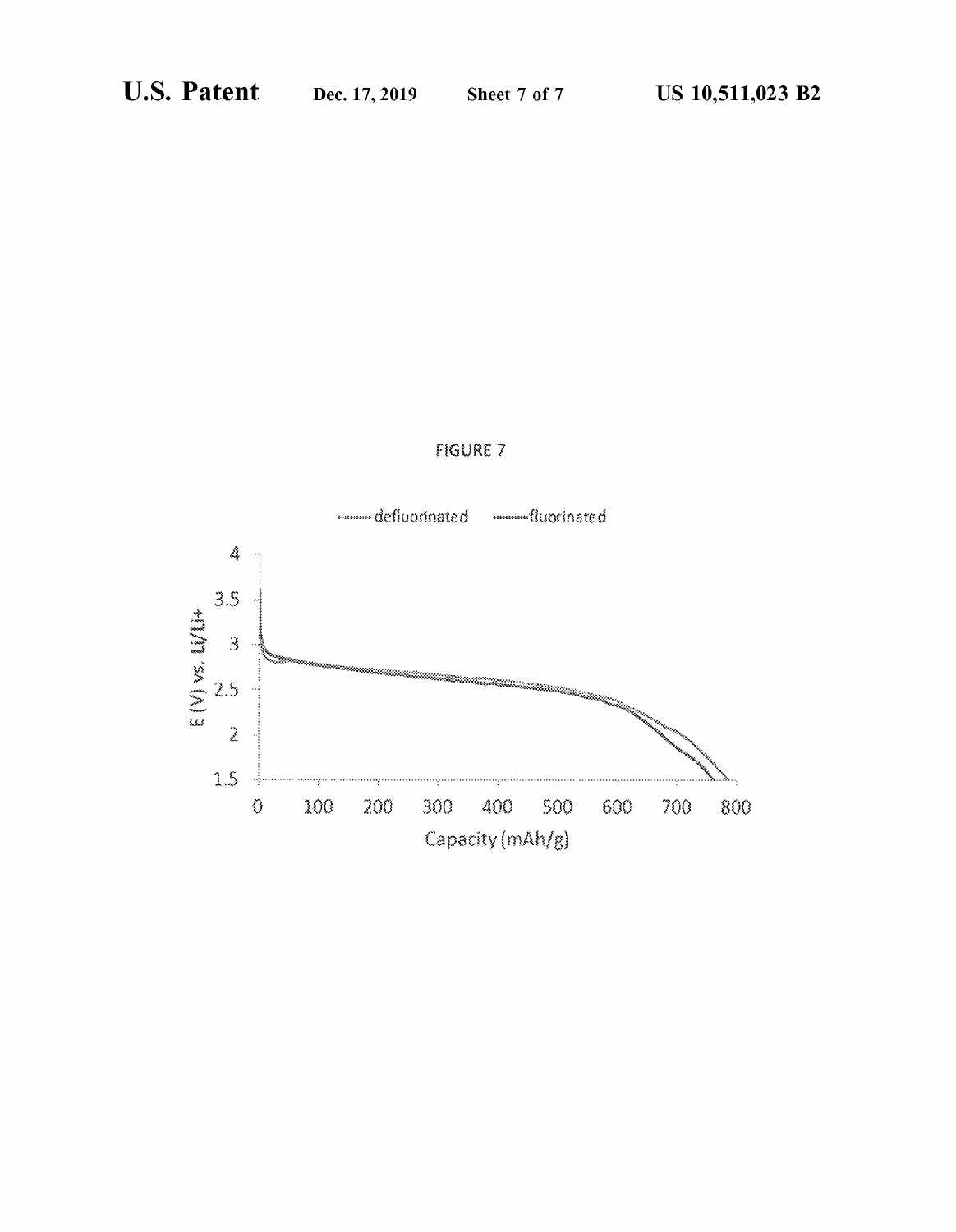#### **FLUORINATED COAL DERIVED CARBONS AND ELECTRODES FOR USE IN BATTERY SYSTEMS AND SIMILAR**

#### RELATED APPLICATION

This application claims priority to U.S. Provisional Application 62/334,770, filed May 11, 2016, which is hereby incorporated by reference in its entirety.

#### TECHNICAL FIELD

This document relates to electrodes composed of fluorinated and surface defluorinated coal, as well as to electrical systems utilizing said electrodes.

#### BACKGROUND SECTION

Carbon is an attractive material for use within lithium battery systems to the accepted standard of manganese <sup>20</sup> dioxide due to the potential to improve performance. However, costs associated with developing fluorinated carbon particles have to date hindered any practical development for the consumer market making them cost prohibitive.

Coal is an abundant source and cheap source of carbon, 25 but other elements present within coal render it impractical as a viable carbon source for many commercial applications. The costs associated with purifying carbon from coal similarly hinder the use coal. In electrical systems, carbon is abundantly utilized for its conductive properties. With coal, 30 however, the presence of other elements, such as sulphur, nitrogen, oxygen and hydrogen are too disruptive to allow coal to be utilized. The present invention has identified an approach that nullifies these adverse effects and allows coal FIG. **7** shows a comparative graph of capacity and voltage to function as a carbon source in electrical applications.

#### SUMMARY OF THE INVENTION

In accordance with the purposes described herein, the present invention provides in part for a composition of 40 fluorinated coal particles. The coal particles include fluorinated carbon that is fluorinated at a ratio of between about 0.3 and 1.4 to 1 carbon. The coal particles may have a mean width of about 400 nm and 20 µm.

In some embodiments, the coal particles may further have 45 their exterior surface defluorinated.

The present invention also provides for an electrode formed from the coal particles. The electrode may be formed with a binder. In some embodiments, the coal particles may form a hybrid electrode with  $MnO<sub>2</sub>$  (manganese dioxide)  $50$ and SVO (silver vanadium oxide).

The present invention also provides for a battery system with a cathode comprised of the fluorinated and/or surface defluorinated coal particles described herein. The battery system may use a lithium or sodium based electrolyte, along with a corresponding lithium or sodium based anode.

The present invention also provides in part for methods of formulating the coal particles described herein, comprising grinding coal to a particulate, filtering to select the desired width range of particles, heat treating and fluorinating. The 60 methods may further comprise defluorinating the exterior surface of the coal particles.

#### BRIEF DESCRIPTION OF THE DRAWINGS

The accompanying drawing figures incorporated herein and forming a part of the specification, illustrate several aspects of the present embodiments and together with the description serve to explain certain principles of those embodiments. In the drawings:

FIG. 1 shows the discharge performance of fluorinated 5 anthracite coal  $(CF<sub>1.09</sub>)$  at five different discharge rates, including C/80, C/40, C/20, C/10, and C/5. The electrolyte was  $0.5M$  LiBF<sub>4</sub> in 2:8 PC/DME, and the electrode composition was  $85\%$  CF<sub>1.09</sub>, 5% carbon black, and 10% Teflon  $10\frac{6C}{t}$ 

FIG. **2** shows two discharge curves of fluorinated anthracite coal (CF<sub>1.09</sub>) at two different discharge rates (C/80, C/5). The electrolyte was  $0.5M$  LiBF<sub>4</sub> in 2:8 PC/DME, and the electrode composition was 85%  $CF<sub>1.09</sub>$ , 10% carbon black, and 5% Teflon 6C.

FIG. **3** shows a comparison of two discharge curves (discharge rate=C/80) for fluorinated anthracite coal  $(CF_{1.09})$  in two different electrolytes; 0.5M LiBF<sub>4</sub> in PC/DME, and 1M LiPF $_6$  in EC/DMC. the electrode composition was 85%  $CF<sub>1.09</sub>$ , 5% carbon black, and 10% Teflon 6C.

FIG. **4** shows the discharge performance of fluorinated anthracite coal (CF<sub>1.09</sub>) in 1M LiPF<sub>6</sub> (EC/DMC) at five different discharge rates: C/40, C/20, C/10, C/5, and C. The electrode composition was 85% CF<sub>1.09</sub>, 5% carbon black, and 10% Teflon 6C.

FIG. **5** shows data obtained by XPS (x-ray photoelectron spectroscopy) that was used to determine the elemental composition of the fluorinated anthracite coal. The elemental composition was determined to be  $CF<sub>1.09</sub>$ .

FIG. **6** shows comparative images of fluorinated coal particles (FIG. **6A)** and surface defluorinated coal particles (FIG. **6B).** 

discharge between fluorinated and defluorinated coal particles within lithium battery systems.

Reference will now be made in detail to the present preferred embodiments, examples of which are illustrated in the accompanying drawings.

#### DETAILED DESCRIPTION

The present invention provides for fluorinated and surface defluorinated coal particles. The process of fluorination is established, see, e.g. Ahmad, Y. et al. *Carbon.* 2015, 94, 1061. The particles can have a mean diameter of between about 400 nm and 20 um. The particles may be prepared by mining coal or obtaining mined coal, grinding the coal into particulate, heat treating the particulate coal in an inert atmosphere, such as  $N_2$  or Ar, and then fluorination. Following fluorination, the CFx coal particles can optionally undergo solvothermal treatment to remove excess F from the exterior surface of the coal particles to improve performance. The coal particles can be derived from anthracite, 55 bituminous and sub-bituminous coals or combinations thereof. Following grinding, the coal particles may be optionally selected for a desired average width, such as between about 400 nm and 20 µm.

The present invention provides, in part, for fluorinated coal particles (CFx coal particles), wherein the particles are fluorinated at a ratio to carbon of between about 0.3 and 1.4 to 1. For example, the coal particles may comprise between about  $CF_{0.3}$  to  $CF_{1.4}$ . In some instances, the coal particles may comprise about  $CF<sub>1.09</sub>$ . Fluorination of the coal par-65 ticles can be controlled by the amount of reaction time, as well as other components, such as concentration of reactant fluoride, temperature, pressure and volume of the reaction.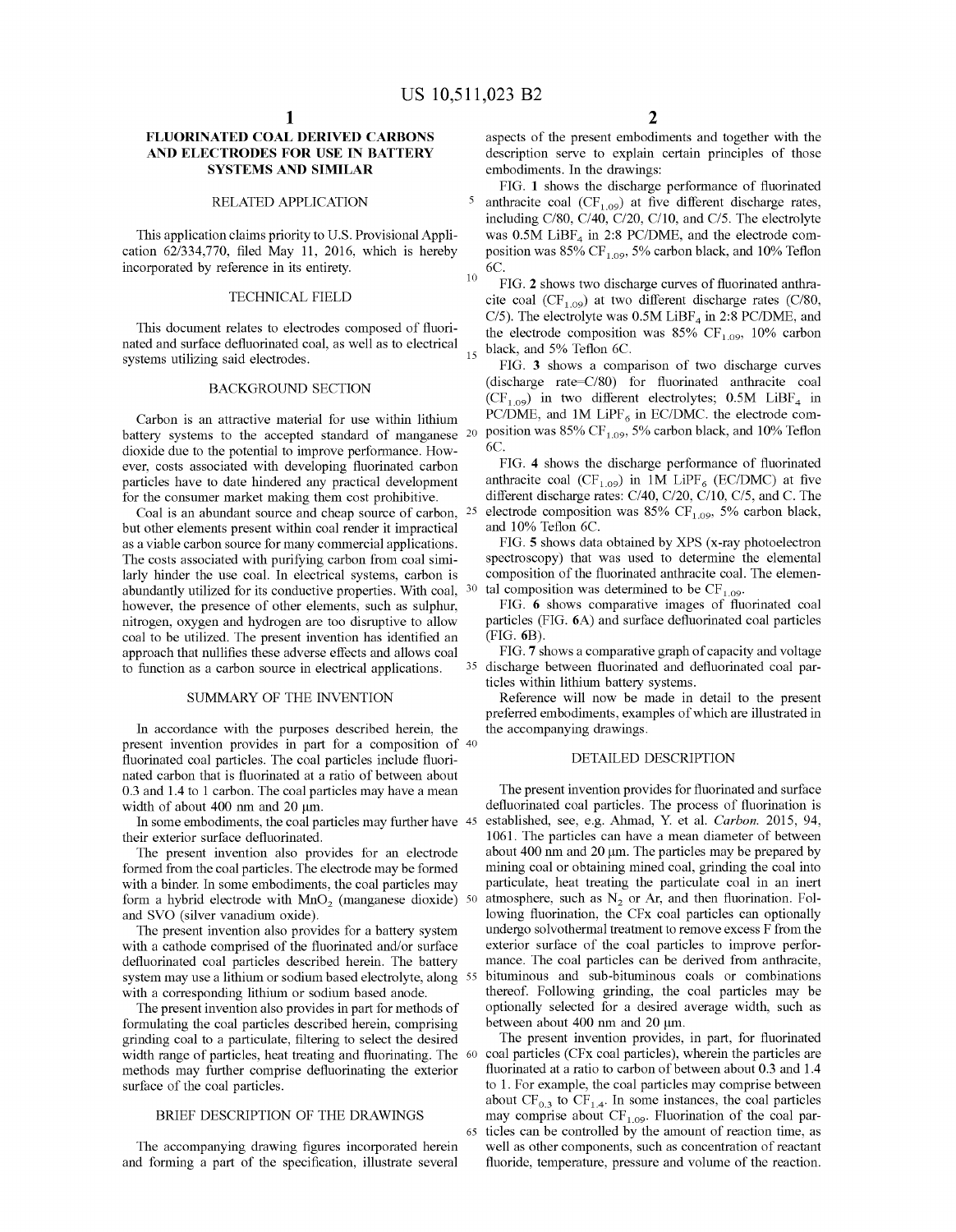The fluorinated coal particles may be further surface defluorinated. Based on the CFx coal particles synthesized as described herein, an optional surface de-fluorination process under mild hydrothermal condition may be applied to further modify the surface of CFx coal particles used to prepare electrodes. (see, e.g., Dai, Y. et al. *Journal of Materials Chemistry A.* 2014, 2 ( 48), 20896-20901.). The fluorination of coal particles is complete throughout the particle. However, as noted in the demonstrations described herein, surface defluorination of the coal particles can offer further advantages while still providing the advantages observed with the fully fluorinated product. This optional step doesn't significantly affect the overall mass, but may further improve the high rate performance of the electrode by removing excess, low conductivity F from the surface of the coal particles, thereby rendering them more conductive and dramatically improving the discharge rate. Thus, surface defluorination of coal particles can improve performance when used as a cathode in a battery system, such as in a  $_{20}$ Li-CFx or Na-CFx battery described herein.

The present invention also provides for electrodes comprising the fluorinated and/or surface defluorinated coal particles described herein. The particles can be formed into an electrode of a desired shape and utilized in a battery system. The electrodes may further comprise a binder such as Teflon to hold the particles together. The binder may be present at between 3 and 15 weight percent of the electrode. Other binder materials such as PVdF (polyvinylidene fluoride) and CMC (carboxymethyl cellulose) can be used.

The coal particles described herein can also be formed in a hybrid cathode formulation (or mixture) containing CFx-MnO2 and/or CFx-SVO (silver vanadium oxide) and operated as a primary battery containing a lithium (Li) or sodium (Na) based battery anode. The ratio or mixture of materials in the cathode would depend for the mostly based on the desired application. Mixtures of  $MnO<sub>2</sub>$  and CFx are becoming commonplace and are also driven by cost (CFx is expensive compared to MnO2 but has higher capacity). provides a higher discharge rate performance than CFx, for example. CFx and mixtures with MnO2 and SVO provide an option to get the best of all materials, namely achieving both high energy and high power. In the case of a hybrid cathode, the maximum capacity of the electrode is the sum of the 45 individual capacities and the mix ratio is the mix ratio is the ratio of the individual capacities, such that the cathode capacity is equal to  $C_{total}=(C_{MnO2} \times W_{MnO2} + C_{CFX} \times W_{CFX})/$  $(W_{MnO2} + W_{CFx})$ ; where,  $W_{MnO2}$  and  $W_{CFx}$  are the mass of

The hybrid cathode may further comprise additional features such as a binder and/or other carbonaceous material, e.g. CNTs, graphene, hydrothermally dehydrated carbon particles. Collectively, the CFx and MnO2 and/or SVO may comprise between 80 and 90% by weight of the cathode. The 55 CFx may comprise between about 20 to 95% by weight of the cathode. MnO2 and/or SVO may comprise between about 20 to 80% by weight of the cathode (see, e.g., US Pub. App. 20150311532, incorporated by reference herein in its entirety).

The Li-CFx and Na-CFx batteries are exemplary types of battery system that offers very high-energy density, longstorage life, very good safety record, a wide temperature operating range, and very low self-discharge. For example, Li-CFx batteries possess the highest theoretical energy den- 65 sity among commercially available primary lithium batteries at 2180 Wh/kg, with a long storage life of >20 years, low

self-discharge rate of <0.5% per year, and wide temperature operating range between  $-40^{\circ}$  C. and 170° C.

The CFx coal particles may further be combined with other carbonaceous material in forming an electrode, such as activated carbon, carbon nanotubes, graphite, graphene, hydrothermally dehydrated carbon and fullerenes. The CFx coal particles may be utilized in one or both electrodes within a battery system. The battery system may utilize a lithium or sodium based electrolyte. The battery system may use either lithium-based electrolytes for  $Li-CF_x$ , and sodium-based electrolytes for Na- $CF<sub>x</sub>$  primary batteries. Typical salts that can be utilized in these systems include  $LIBF_4$ ,  $LIPF_6$ , and NaPF<sub>6</sub>. Typical organic solvents that are employed in these systems include carbonates (ethylene carbonate, dimethyl carbonate), esters (methyl propionate, y-butyrolactone ), ethers (1,2-dimethoxyethane, 1,3-dioxolane), and other polar solvents (dimethylsulfoxide, acetonitrile). In addition, ionic liquids can also be utilized as electrolytes for primary  $Li-CF_x$  or  $Na-CF_x$  battery systems under higher temperature conditions (see Madria, N. et al. *Journal of Power Sources.* 2013, 234, 277-284.)

Utilization of the CFx coal particles as an electrode or part thereof within a battery system provide capacities much higher than the sum value of each component measured at 25 the same rate. For example, a hybrid CFx coal particle/other carbonaceous (e.g. carbon nanotubes (CNTs)) material cathode within a Li-MnO2 nanowire battery system integrates both the superior rate performance of MnO2 nanowires and the higher specific capacity of CFx active materials, and avoids shortcomings, such as low discharge rate capability and voltage delay (see, e.g., Kijima et al., J. Solid State Chem., 178: 2741, 2005; and Cheng et al., *Inorganic Chemistry,* 45(5): 2038, 2006). Most importantly, such a hybrid configuration of the cathode greatly improves the high rate discharge performance.

#### EXAMPLES

Fluorinated coal particles (particle size: 1-10 microns) MnO<sub>2</sub>, present in a battery system in the form of nanowires, 40 were prepared by obtaining ground, milled, and previously mined anthracite coal, graphitized (note: the anthracite particles had already been ground and milled to a particle size range of  $\sim$ 1-10 microns, (submicron particles also can be used) and the particles were graphitized in the temperature range of 2000-2700° C. prior to fluorination). at 2000° C. to 2700° C. under argon, and then fluorinated to a C/F ratio of 1/1.244. FIG.  $6(a)$  shows images of fluorinated CF<sub>1.09</sub> coal particles. The particles can further be defluorinated. according to the methodology of Dai et al., by heating fluorinated the MnO<sub>2</sub> and CF<sub>x</sub> cathode materials, respectively.  $\qquad 50$  anthracite coal in alkaline ethanol/water mixtures at 180° C. for 1-2 hours. FIG.  $6(b)$  is an image of defluorinated CF<sub>1.09</sub> particles. The defluorination as per Dai, et. Al., was used but we believe that there are hydrothermal conditions (T, chemistry, etc.) that would work as well but have not explored these. The CFx particles were determined to be fluorinated at a ratio to carbon of 1.09:1. [The degree of fluorination is a function of the reaction conditions utilized during the fluorination process, including fluorination temperature, time, and ratio of fluorine gas to carbonaceous material]. The 60 CFx coal particles were formed into electrodes with 10% Teflon as a mechanical binder, and 5% carbon black to serve as a conductive additive and added in the percentages presented in table 1 and assessed in a lithium battery system for capacity and discharge voltage. Table 1, along with FIG. **1**, shows that increased  $CF<sub>1.09</sub>$  (fluorinated anthracite coal; 10% Teflon) offers useful discharge capacity and discharge voltage.